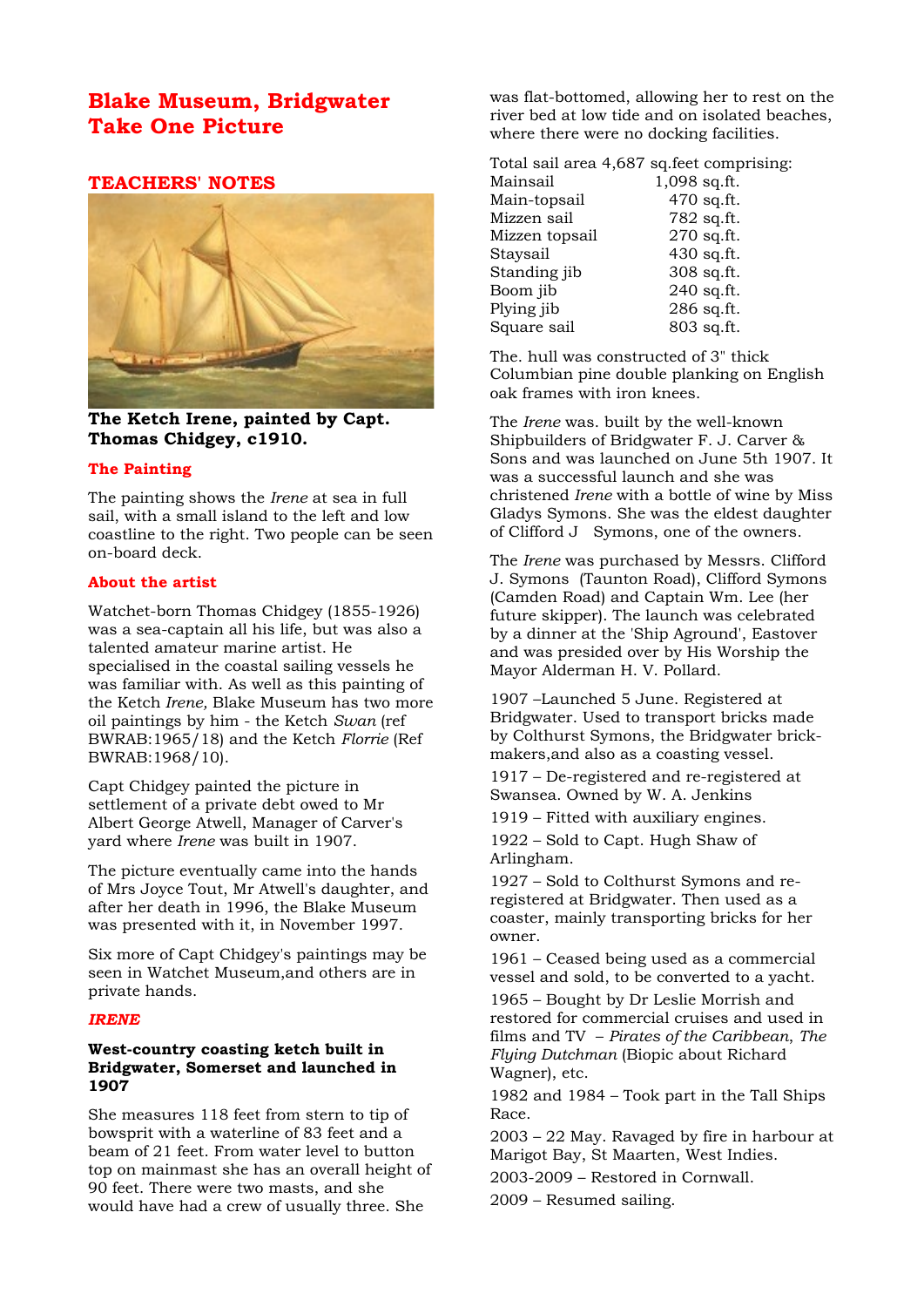#### **Pronunciation**

*IRENE* – pronounced I-reen-ee. Not Eye-reen. Irene is a name derived from the Greek word είρήνη, (Eirēnē), Peace.

### **Where was she built?**



Irene was built by F J Carver and Sons, whose yard was at East Quay.

Frances James Carver as born at Chilton Trinity in 1836, and apprenticed at John Gough's yard. He became foreman there and in about 1878 started his own yard on East Quay, assisted by his son, Frank, who continued the business until his own death in 1921.

As well as the building slip-way, the yard incorporated the C18 dry dock, 102ft long, and gates 24ft wide and also a grid-iron timber baulks set in the bed of the river on which a vessel could rest at low tide whilst repairs were made.

The dockyard seems to have been closed during the second world war, and by the 1950s has been filled in and the site used as the town's first bus station. Other than a modern street name - Carver's Road, nothing remains to be seen.

As well as sea-going wooden vessels the dockyard built barges used for transport from Bridgwater to the upper reaches of the River Parrett and on the Bridgwater and Taunton Canal. The yard made gates for the various clyses on the drainage channels on the Levels, such as the one at Highbridge in 1926.

### **The Owners**

The vessel was bought from the ship yard by three people, two of whom were partners in Colthurst Symons & Co, brickmakers. The third was *Irene's* first captain

Colthurst, Symons was a long established firm of brickmakers, being founded in the mid-nineteenth century. Their head office was on East Quay, and they had yards at

Dunball, Castle Fields, Somerset Bridge, Huntworth, Combwich and Burnham on Sea. The firm ceased operation in 1970 with the closure of the Dunball and Castle Fields yards.



The main business was the production of different patterns of roofing tiles and building bricks, but land drainage pipes were also made as were Bath bricks in some yards. Terra-Cotta decorative mouldings for things like roofing finials were also produced, particularly in the Edwardian era.

A number of the yards were upstream of Bridgwater bridge, so barges were used to transport the brickyard products to the vessels moored at the quays or the docks. They were flat bottomed, clinker-planked, 53 ft long by 13ft beam and could carry 15 tons. Smaller ones were used on the canal. They were steered by 25ft sweeps. The holds were open with a small cabin forward and an equipment cuddy at the stern. All the brick and tile makers maintained fleets of them.

### **Where did they go? Voyages**



Archives of the Friends of Purton – reproduced by permission

In the main, Bridgwater vessels tended to work the local coasting trade of the Bristol Channel and Ireland, though on occasion they went further afield.

Bridgwater ships were home traders, though a few went into deep waters to South America for hides and to New York. They carried all cargoes about the narrow seas, but chiefly the bricks of their native port to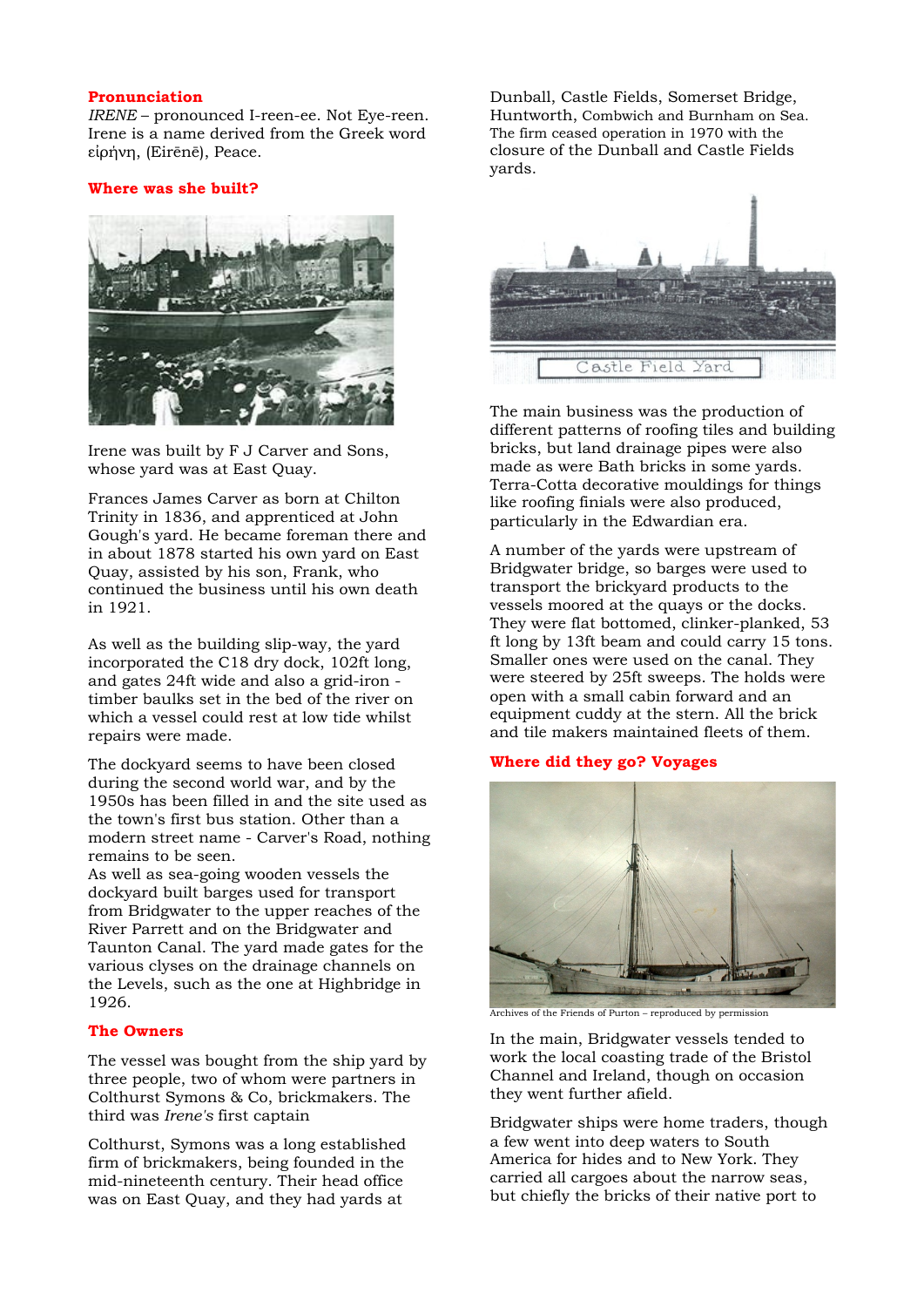Liverpool, to Antwerp, the Elbe and Danish ports. In 1832, *The Alfred,* the local newspaper, recorded:

*The trade of Bridgwater was principally confined to London and the ports of the West of England, some few voyages are made to Liverpool, Dublin and Belfast, and probably three or four voyages in the year to the Baltic for timber and tallow. The staple articles of export of the port itself are scouring bricks, bricks for building and pantiles; to which may be added the surplus agricultural produce of the western part of Somersetshire, as wheat, malt, flour, barley, beans, wool, cheese and cider. In addition to these may be mentioned a few cargoes of elm and oak timber, but principally the former.*

*Among the articles of export scouring bricks take the lead; of these, which are made in no other part of England, immense quantities are sent to London, Bristol, Liverpool, Dublin and other large places. Bricks for building and pantiles, and shipped in large quantities to Dublin, Belfast, Penzance, Falmouth and Newport --wool is shipped for Gloucester chiefly; malt and flour, with wheat, beans, and barley to Bristol, and the several ports of Wales.*

*Amongst the articles of import into the port of Bridgwater, coals form the principal; the greater part of these are brought from Newport, and some from Cardiff and Lydney in Gloucestershire; culm is likewise imported in large quantities from Swansea, for the use of the limeburners; roofing slates are brought from Beaumaris and Port Madoc in Wales; salt, the produce of the Worcestershire brine pits, from Gloucester; groceries and spirits, the latter being chiefly British gin distilled at Bristol, and rum from Bristol; oats from Cardigan and Carmarthen; and some oak bark from Minehead. There are various other articles imported, but the above-mentioned are the principal. Besides the above there are four schooners of about 120 tons burthen each, employed in the trade between London and Bridgwater; and four others in the trade with British America. -16 Dec 1832*

To make a profit vessels needed to be at sea as much as possible, each leg of the journey occupied by carrying another cargo. It is clear that as well as shuttling the owner's products to customers *Irene* also acted as a general cargo trader. In 1913 for example she sailed:-

From Preston in January to Falmouth, Falmouth to Par, Par to London, London to Bridgwater, Bridgwater to Rotterdam, Rotterdam to Exmouth, Exmouth to Teignmouth, Teignmouth to Glasgow, Glasgow to London, London to Newquay, Newquay to Bridgwater, Bridgwater to Galway, to the Arran Islands, then to Queenborough in Kent, Queenborough to Annan in the Solway Firth, to the Kyles of Bute in the Clyde and from there to London, arriving there in December.

Also in 1913, the *Florrie,* built at Bridgwater in 1892, sailed to Dublin, Glasgow, Newport, Portleven, Newlyn, Limerick, Llanelly, Guernsey, Rotterdam, Caen, Alderney and Southampton.



They used to visit every small haven around the west and south coast of Eire. Youghal, Clonakilty, Waterford, Kinsale, Baltimore, Killaloe, Limerick, Fenit, Galway, the Aran Isles, penetrating far inland on the tidal rivers and discharging at remote quays between the wooded banks of small creeks. They carried anthracite from Hook, Saudersfoot and Swansea, coal from Liverpool and Lydney, granite from Penmaenmawr, Trevor, Porth Gain, Porthoustock and Newlyn, and timber from the Baltic ports.

The journeys were often hazardous. Numbers of Bridgwater vessels foundered with all hands during storms, and three were torpedoed by German submarines in the First World War. Few people today can conceive what the conditions were like. They are described in some of the books noted in sources, following.